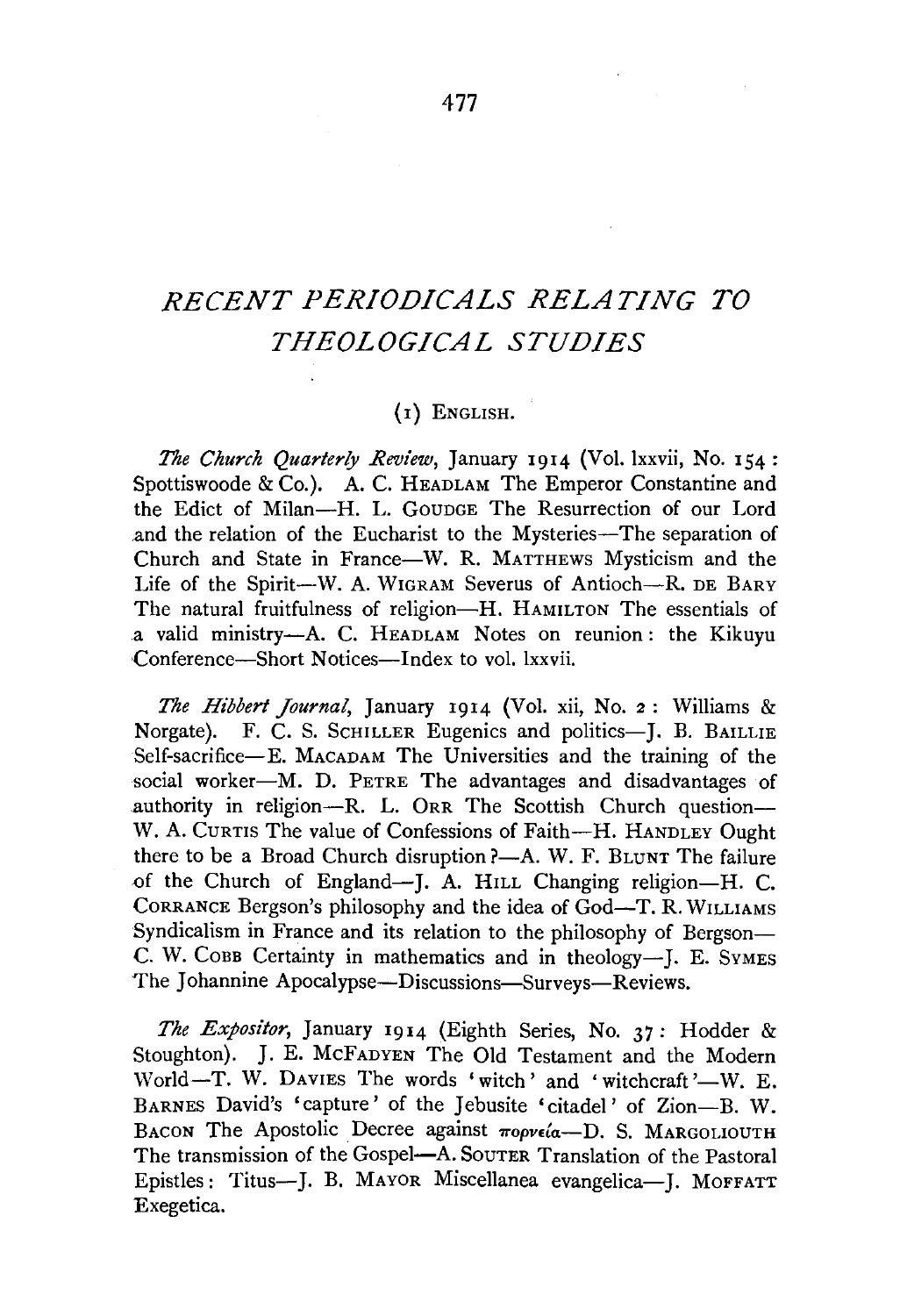# 478 THE JOURNAL OF THEOLOGICAL STUDIES

February 1914 (Eighth Series, No. 38). H. A. A. KENNEDY St Paul and the conception of the 'Heavenly Man'-H. R. MACKINTOSH Studies in Christian eschatology: I. The Christian Hope-T. R. GLOVER Discipline in prayer-A. MENZIES Translation of the Epistle to the Galatians-A. E. GARVIE Notes on the fourth Gospel-R. HARRIS Some remarks on the text of Apocalypse iii 17-E. A. ABBOTT Miscellanea evangelica: a reply-T. H. BINDLEY A study in I Corinthians xv -C. A. SCOTT The early date of 'Galatians': a reply.

March 1914 (Eighth Series, No. 39). M. JONES Harnack on the dates of the Acts and the Synoptic Gospels-H. R. MACKINTOSH Studies in Christian Eschatology: *z*. Objections on the Threshold-A. SoUTER The identity of the 'Ambrosiaster' : a fresh suggestion-~ A. E. GARVIE Notes on the fourth Gospel-W. L. WALKER The Eternal Love and Christian Unity-R. H. STRACHAN The Appendix to the Fourth Gospel--B. W. BACON The 'single' eye.

#### (z) AMERICAN.

*The AmericanJournal of Theology,* January I9I4 (Vol. xviii, No. I Chicago University Press). C. W. GILKEY The function of the Church in modern Society-D. D. LUCKENBILL The Hittites-E. D. BURTON Spirit, soul, and flesh II-R. H. STRACHAN The idea of pre-existence in the fourth Gospel-Critical Notes-Recent theological literature-Periodical literature-Books received.

*The Princeton Theological Review*, January 1914 (Vol. xii, No. 1: Princeton University Press). W. B. GREENE, Jr. The Bible as the Textbook in Sociology-W. H. G. THOMAS An evangelical view of Cardinal Newman-L. F. BENSON The hymnody of the Evangelical Revival-Reviews of recent literature.

#### (3) FRENCH AND BELGIAN.

*Revue Benedictine,* January 1914 (Vol. xxxi, No. I: Abbaye de Maredsous). G. MORIN Qui est l'Ambrosiaster? Solution nouvelle-P. BLAN-CHARD Un monument primitif de la Règle cistercienne-U. BERLIÈRE Les évêques auxiliaires de Liége *(suite)*-G. MORIN L'opuscule perdu du soi-disant Hégésippe sur les Machabées-DE BRUYNE Une lettre inédite de s. Pierre Damien-Comptes rendus-Notes bibliographiques.

Revue de l'Orient Chrétien, October 1913 (N. S., Vol. viii, No. 4: Paris, 20 Rue- du Regard). M. CHAÎNE Répertoire des Salam et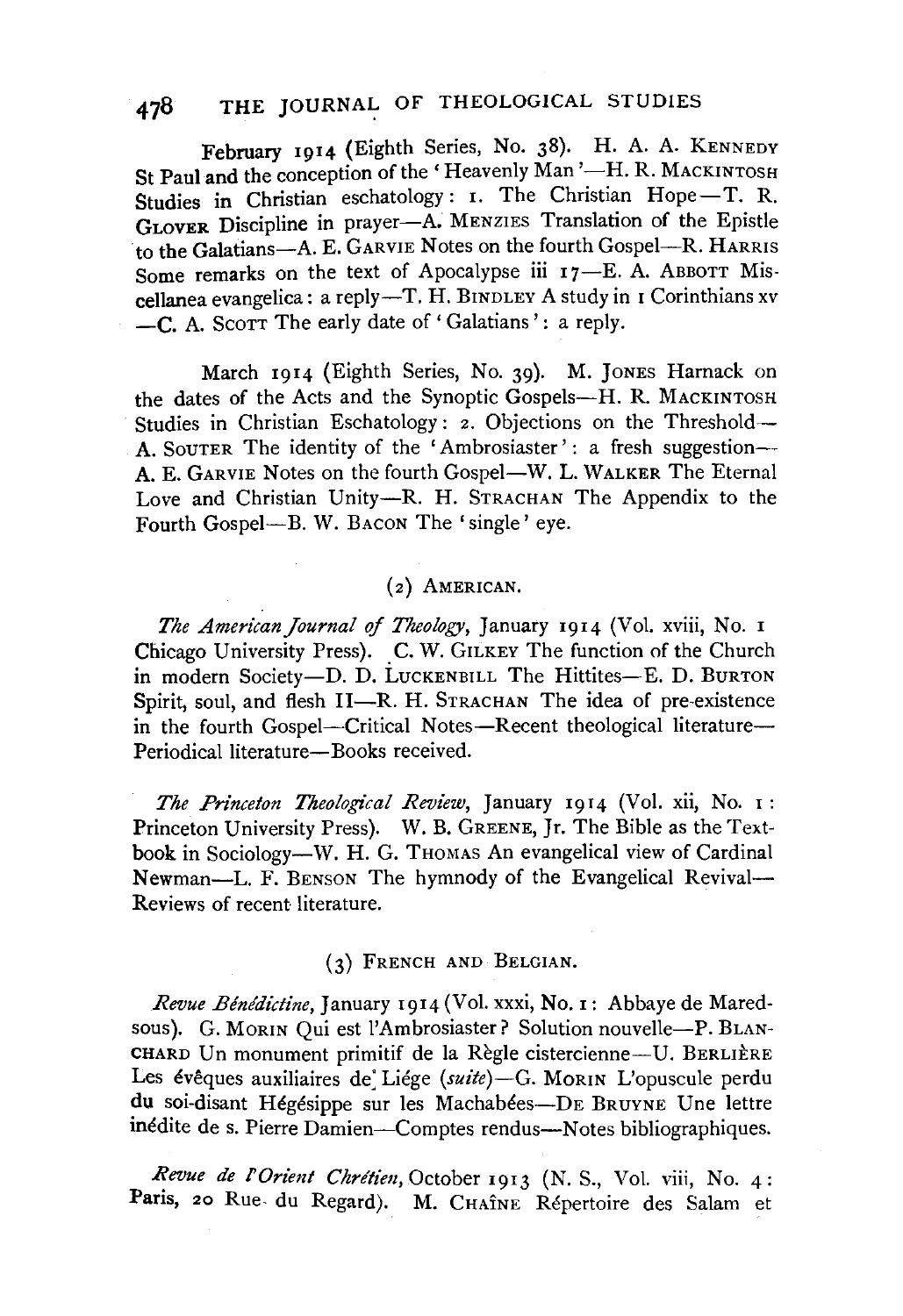Malke'e contenus dans les manuscrits éthiopiens des bibliothèques d'Europe *(fin)-J.* BABAKHAN Essai de vulgarisation des 'Homelies métriques' de Jacques de Saroug (suite)-F. NAU Documents trouvés en Asie centrale: La mission russe-F. NAu Resume de monographies syriaques : Barsauma ; Abraham de la Haute-Montagne ; Siméon de Kefar 'Abdin; Yaret l'Alexandrin; Jacques le reclus; Romanus; Talia; Asia; Pantaléon; Candida (suite)-L. DELAPORTE Catalogue sommaire des manuscrits coptes de la Bibliotheque Nationale *(suite)-*F. C. CoNY-BEARE and OLIVER WARDROP The Georgian version of the Liturgy of St James-L. DELAPORTE Quelques textes coptes de la Bibliothèque Nationale de Paris sur les XXIV vieillards de l'Apocalypse.-S. GRÉBAUT Mélanges éthiopiens : I Noms des femmes et enfants des fils de Jacob: II Les miracles du saint enfant Cyriaque: III Sentences ascetiques: IV La mauvaise passion de !'avarice selon Evagrius : V Recommandations aux évêques et aux prêtres : VI Le sixième jour de l'Hexaméron d'Epiphane de Chypre-Bibliographie-Courtes notices.

*Revue* d' *Histoire et de Lz"ttlrature Religieuses,* January-February 1914 (Vol. v, No. r : Paris, 62 Rue des Ecoles). P. ALFARIC Un nouveau biographe de saint Augustin-A. LAGARDE Saint Jean Chrysostome a-t-il connu la confession ?- A. Lorsy L'Évangile de Jésus et le Christ ressuscité-*Chronique bibliographique* : I Philosophie de la religion.

*Analecta Bollandiana,* January 1914 (Vol. xxxiii, No. 1 : Brussels, 22 Boulevard Saint-Michel). J. MANSION Les origines du christianisme chez les Goths- C. VAN DE VoRST La Petite Catechese de S. Theodore Studite-P. PEETERS L'autobiographie de S. Antoine le neo-martyr-Bulletin des publications hagiographiques.

### (4) GERMAN.

Zeitschrift für die neutestamentliche Wissenschaft und die Kunde des *Urchristentums,* February 1914 (Vol. xv, No. I: Giessen, A. Topelmann). A. DELL Matthäus 16, 17-19-G. SCHLÄGER Die Ungeschichtlichkeit des Verraters Judas-R. REITZENSTEIN Eine friihchristliche Schrift von den dreierlei Früchten des christlichen Lebens-Miszellen.

*Theologi'sche QuartalschnJt* (Vol. xcvi, No. r: Tiibingen, H. Laupp). BELSER Zur Abfolge der evangelischen Geschichte-ADAM Zum ausserkanonischen und kanon. Sprachgebrauch von Binden und Lösen I-BIHLMEYER Das angebliche Toleranzedikt Konstantins von 312. Mit Beiträgen zur Mailänder Konstitution (313) I-W. Koch Das Trienter Konzilsdekret de peccato originali Ill-MULLER Gedanken iiber die